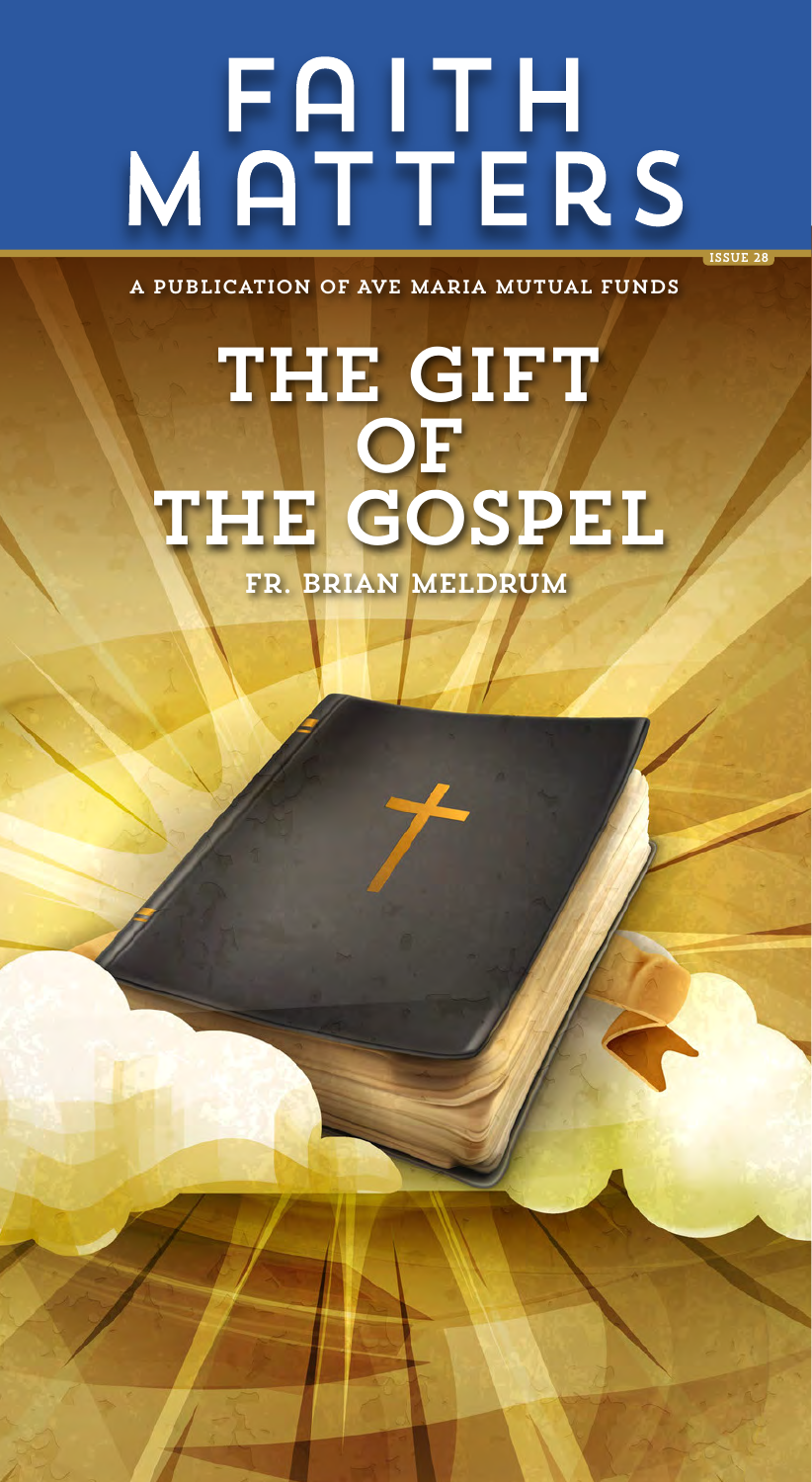On Saturday evening, you see your favorite performer at your favorite local venue. You've been looking forward to this concert, so you've invited your best friends and paid a premium for front-row seats. As soon as you hear the opening notes of your favorite song, you jump to your feet. You sing along. You don't want it to end, and you hope for an encore.

Then on Sunday morning you go to Mass, a little late but in time for the Gospel. You don't know anyone in the parish, so you slip into a back pew. You haven't looked at the readings, so as the Gospel is read, you try to figure out which one it is. You hear the opening words of a familiar story, maybe "The Prodigal Son" or "The Good Samaritan," and you think: *Old news. Heard this one before*. You sit back down thankful they used the short version, and you hope the priest or deacon who is about to preach will do the same with the homily.

These are two different events and two very different experiences. Why do we memorize the words to our favorite songs but zone out when we hear a familiar Gospel? Why is it so easy for us to share the good news that the band is in town but difficult for us to share the Good News of what God has done for us in Jesus?

Recall what the proclamation of the Gospel is meant to be: a life-changing event. The Good News of Jesus when proclaimed and shared has the power to change everything, even the culture. The bold proclamation, the *kerygma*, is the truth that God has a plan for your life; that sin and its devastating consequences disrupt God's plan and rob you of joy; that God in his goodness sent his son, Jesus Christ, to save you by dying on the cross and rising from the dead; and that now, by accepting the gift of salvation and responding to God's call to grow in holiness and engage in mission, you can live a joyful life in the community of the Church.

The power that is unleashed when the Good News is heard is precisely

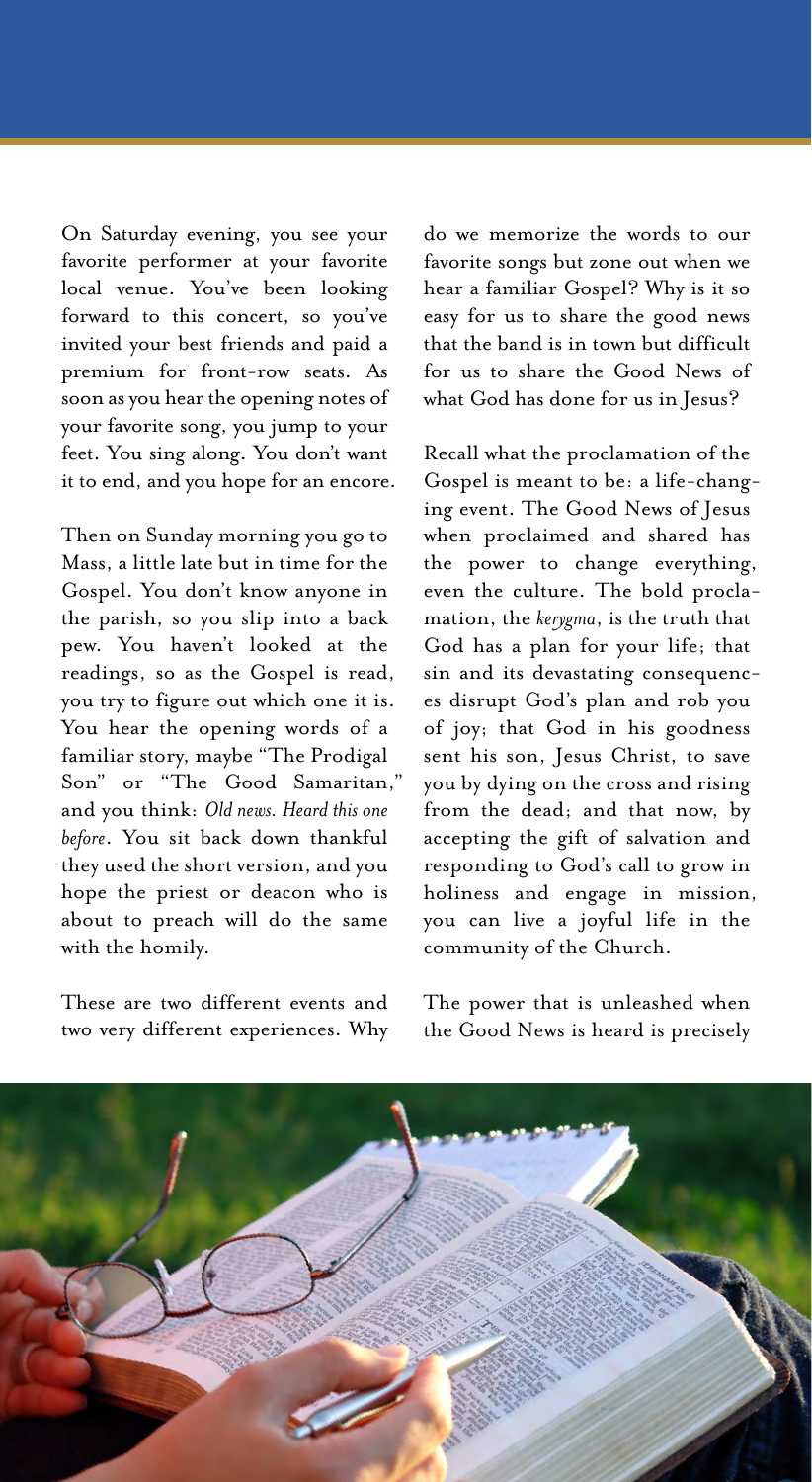why we should prepare ourselves for a real encounter with the person of Jesus as the Gospel is proclaimed each Sunday. The Gospel has the same power as when it was first proclaimed by the Apostles: the power to free captives from slavery to sin, to set cold hearts ablaze with the fire of the Holy Spirit and to compel us forward to share the Good News.

#### Prepare

#### Seek out the readings

It has never been easier to access the word of God. You can get daily and Sunday readings from any number of apps, podcasts, print media and websites. The U.S. Bishops' website, usccb.org, is always a great place to start.

Read the Gospel before Sunday Read the Sunday Gospel ahead for the following Sunday early in the week. Name a certain grace you hope to receive as you read the word.

#### Resist the temptation to skim Avoid the urge to gloss over a reading that is familiar. God always has something more to say to us each time. The Gospel is the living, dynamic word — not dead, static letters on a page. From year to year as the Scriptures are read, the word does not change, but the word changes us, if only we allow it to!

#### **PONDER**

Listen for God's voice Spend time listening as you read

and pray. In the Scriptures, God speaks human language. Jesus tells stories. The Holy Spirit unlocks passages that seem confusing. Ask help from Our Lady, who pondered God's word and kept the things that happened to her and Jesus in her heart. It takes time and quiet to ponder.

PICTURE YOURSELF IN THE STORY Place yourself in the scene as you read the Gospel. What do you see and hear? If you express yourself better through writing, continue the conversation with God in a journal.

Pray for inspired homilies Pray that your bishops, priests and deacons, as they prepare their weekly homilies, will be used by the Holy Spirit to deliver the word with power, conviction and love.

#### Proclaim

#### Commit it to memory

Memorize a verse from the Gospel and share it with someone. Recite the verse in moments of temptation or despair.

#### SHARE THE GOSPEL

Think of someone each week with whom to share the message of the Gospel. Invite someone to attend Mass with you and read the Gospel with them to help them prepare.

#### strength to evangelize

Pray for the courage to share a word of conviction to help someone in a difficult situation. Assure them that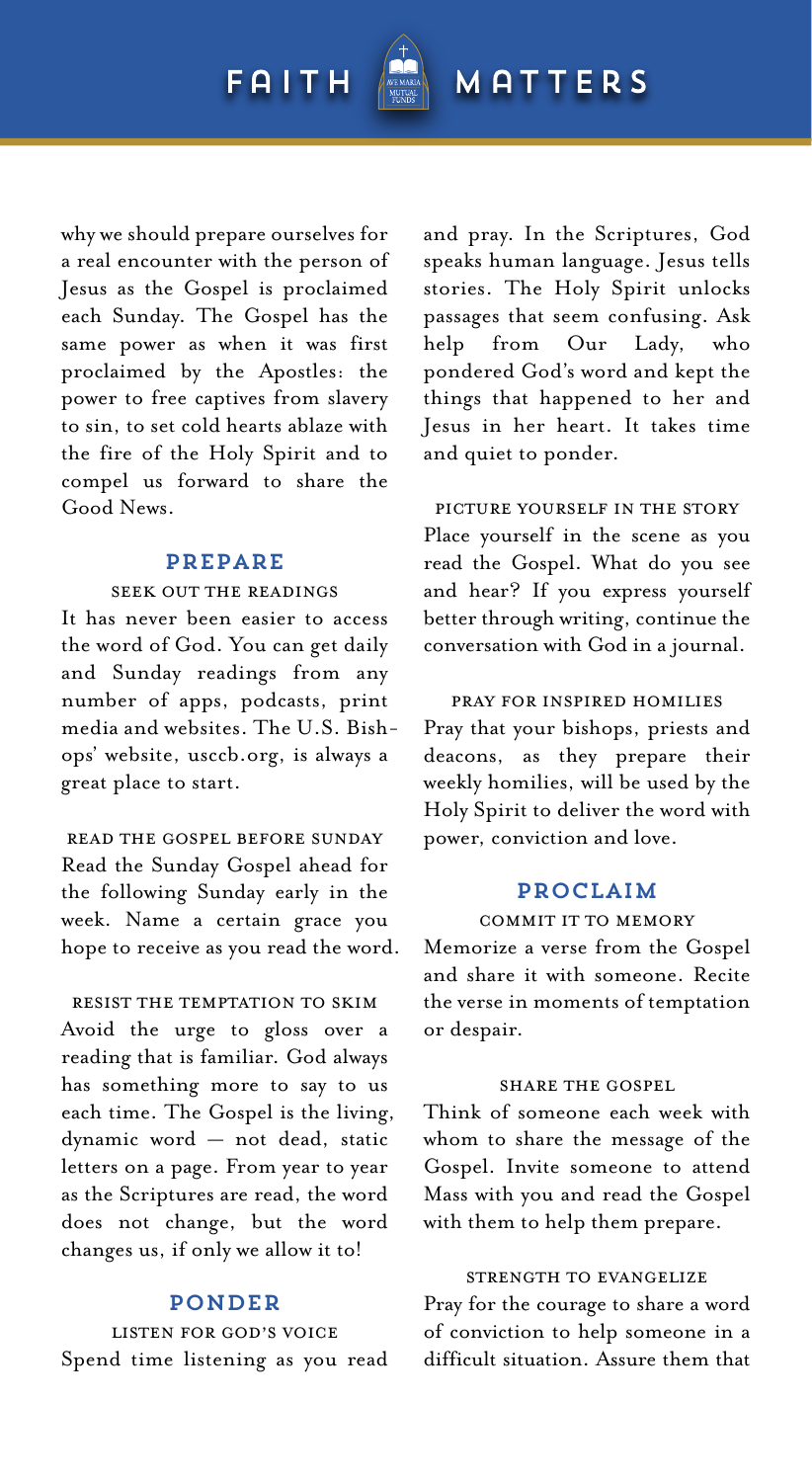

God is speaking to them, too. Read the Gospel together and invite them to listen to what God has to say.

When Verdi's *Rigoletto* was set to premiere in 1851, the composer gave the sheet music for the famous aria "La donna è mobile"only to the tenor, making him swear not to share it or even whistle the melody. Despite this, the story goes that the next day the popular tune was heard up and down the streets.

We simply cannot keep beauty and joy to ourselves, and so it is with the

beauty and joy of the Good News of Jesus Christ. Jesus is waiting to meet you as the word is proclaimed. He is waiting to bring joy to your life through the Good News of salvation by his cross and resurrection. It is time to unleash the Gospel in the Archdiocese of Detroit. It is time to pray that the tune catches on and that the Gospel might bring music to our ears and joy to our hearts.

> reprinted with permission this article first appeared in Unleash the Gospel Magazine by the Archdiocese of Detroit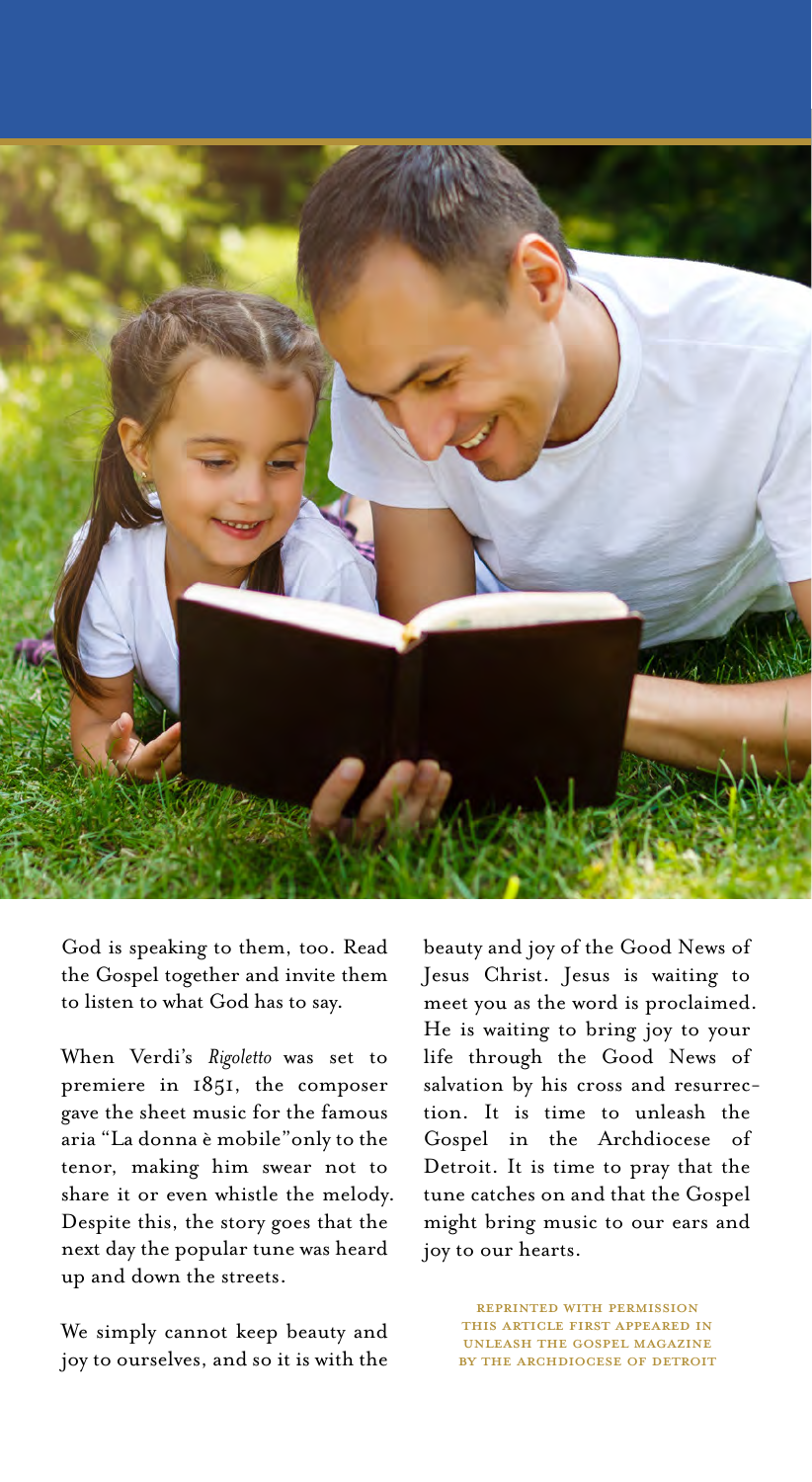

### Fr. Brian Meldrum

Father Brian Meldrum was ordained a priest for the Archdiocese of Detroit in 2015 and served as the associate pastor at Our Lady of the Lakes Parish in Waterford. Before attending Sacred Heart Major Seminary, he was a music minister and theater director and member of St. Thecla Parish in Clinton Township. He is currently studying sacred Scripture at The Catholic University of America in Washington, D.C.